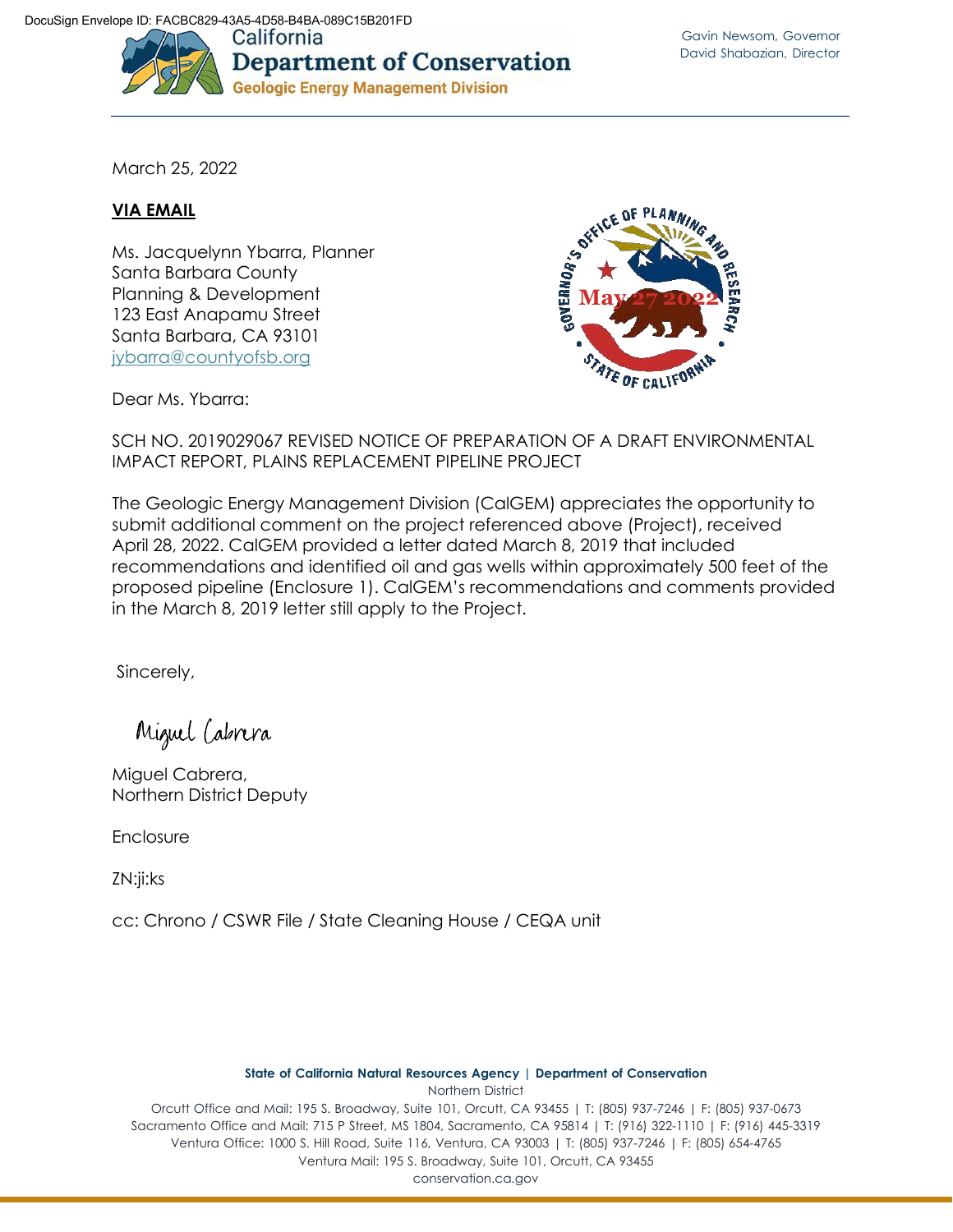

March 8, 2019

## **VIA U.S. MAIL AND EMAIL**

Kathryn Lehr, Planner Santa Barbara County Planning & Development Center 123 East Ana p am u Street Santa Barbara, CA 931 01

Dear Ms. Lehr.

SCH# 2019029067 PLAINS REPLACEMENT PIPELINE PROJECT NOTICE OF PREPARATION, SANTA BARBARA COUNTY

The Division of Oil, Gas, and Geothermal Resources (Division) appreciates the opportunity to submit comments on the Plain s Replacement Pipeline Proje c t (Projec t).

The Division authority is set forth in Division 3 of the Public Resources Code (PRC), and Title 1 4 of the California Code of Regulations (C CR) . PRC § 3208.1 esta blishes well reabandonment responsibility when a previously plugged and abandoned well may be impacted by planned property development or construction act ivities. Local permitting agencies, property owners, and/or developers should be aware of, and fully understand, that significant and potentially dangerous issues may be associated with development near oil, gas, or geotherm al w ells.

The Division has reviewed the Notice of Preparation for the above referenced Project, received February 19, 2019. To assist loc al p ermitti ng agencies, property owners, and d eve lop e rs in making wise la nd use decisions regarding potential development near oil, ga s, or geothermal wells, the Divisio n provides the following info rm a tion.

The Projec t is in Santa Barbara county, San Luis Obispo county, Kern county, and passes through several recognized oil and gas field boundaries. Santa Barbara county and San Luis Obispo county are within the Division's Coastal District jurisdiction. This letter only addresses wells wi thin the Coastal Distric t's responsibility and does not cover those in Kern c ounty . Based upon a pre lim inary review, our records indicate there are 47 oil and gas wells located within appro xim a tely 500 feet of the Project in Sa n ta Barbara c ounty and San Luis O b isp o county, 37 of which are plugged.

The list below provid es an inventory of the oil and gas wells iden tified during the pre limina ry re view. A detailed well record review was not performed to determine if the plugged wells were abandoned to current Division requirements as prescribed by law. There may be wells within the Project that requ ire re-abandonment.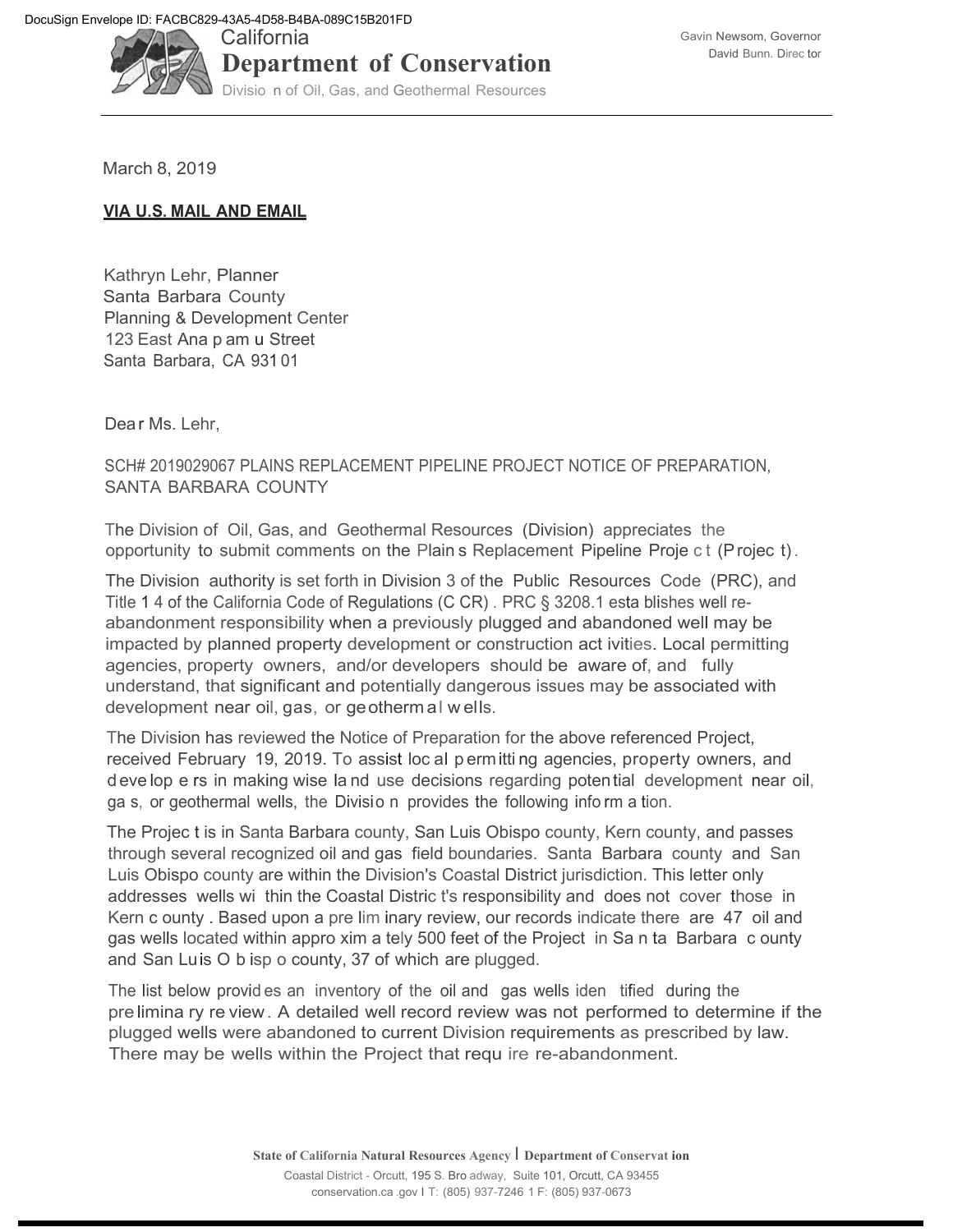## DocuSign Envelope ID: FACBC829-43A5-4D58-B4BA-089C15B201FD

March 8, 2019 Ka thryn Lehr SCH# 201 9029067 PLAINS REPLACEMENT PIPELINE PRO JECT NOTICE OF PREPARATION, SANTA BARBARA COUNTY

| <b>Well API</b>      | <b>Lease Name</b>          | Wei Status | <b>Operator Name</b>                                         | <b>County Name</b>        |    | Section Township Range |            | BM        |
|----------------------|----------------------------|------------|--------------------------------------------------------------|---------------------------|----|------------------------|------------|-----------|
| 0408304563           | Luton                      | Actiw      | <b>Towne Exploration</b><br>Company, LP                      | Santa Barbara             | 29 | 08N                    | 31W        | <b>SB</b> |
| 0407900916           | R.R. U.                    | Actiw      | <b>E &amp; B Natural Resources</b><br>Management Corporation | San Luis Obispo           | 30 | 11N                    | <b>27W</b> | <b>SB</b> |
| 0407900993           | GOU                        | Acti w     | E & B Natural Resources<br>Management Corporation            | San Luis Obispo           | 25 | <b>11N</b>             | <b>28W</b> | <b>SB</b> |
| 0407900996           | GOU                        | Actiw      | E & B Natural Resources<br>Management Corporation            | San Luis Obispo           | 25 | 11N                    | <b>28W</b> | <b>SB</b> |
| 0408322291           | Garay Water Well Idle      |            | Che,,,-on USA Inc.                                           | Santa Barbara             | 35 | 05N                    | 32W        | <b>SB</b> |
| 0407900909           | R. R. U.                   | Idle       | E & B Natural Resources<br><b>Management Corporation</b>     | San Luis Obispo           | 30 | <b>11N</b>             | <b>27W</b> | <b>SB</b> |
| 0407900938           | R. R. U.                   | Idle       | E & B Natural Resources<br>Management Corporation            | San Luis Obispo           | 25 | 11N                    | <b>28W</b> | <b>SB</b> |
| 0407901026           | <b>R.R. U</b>              | Idle       | E & B Natural Resources<br>Management Corporation            | San Luis Obispo           | 25 | <b>11N</b>             | <b>28W</b> | <b>SB</b> |
| 0407900995           | GOU                        | Idle       | <b>E &amp; B Natural Resources</b><br>Management Corporation | San Luis Obispo           | 25 | 11N                    | <b>28W</b> | <b>SB</b> |
| 0407900997           | GOU                        | Idle       | E & B Natural Resources<br>Management Corporation            | San Luis Obispo           | 25 | <b>11N</b>             | <b>28W</b> | <b>SB</b> |
| 0408303737           | Orella                     | Plugged    | Rothschild Oil Co.                                           | Santa Barbara             | 06 | 04N                    | 30W        | <b>SB</b> |
| 0408300535           | Covarrubias 1              | Plugged    | <b>CalResources LLC</b>                                      | Santa Barbara             | 05 | 04N                    | 30W        | <b>SB</b> |
| 0408321882           | Orella                     | Plugged    | Nordic Oil Company                                           | Santa Barbara             | 06 | 04N                    | 30W        | <b>SB</b> |
| 0408303736           | Orella                     | Plugged    | Rothschi Id Oil Co.                                          | Santa Barbara             | 31 | 05N                    | 30W        | <b>SB</b> |
| 0408303743           | Careaga                    | Plugged    | Che,,,-on U.S.A. Inc.                                        | Santa Barbara             | 31 | 05N                    | 30W        | <b>SB</b> |
| 0408300550           | Covarrubias 1              | Plugged    | Saba Petroleum, Inc.                                         | Santa Barbara             | 32 | 05N                    | 30W        | <b>SB</b> |
| 0408300590           | Orella                     | Plugged    | CalResources LLC                                             | Santa Barbara             | 32 | 05N                    | 30W        | <b>SB</b> |
|                      | Pierre F Baron Et          |            |                                                              |                           |    |                        |            |           |
| 0408304370           | Ux Core Hole               | Plugged    | <b>Exxon Mobil Corporation</b>                               | Santa Barbara             | 34 | 05N                    | 31W        | <b>SB</b> |
| 0408300551           | Covarrubias 1              | Plugged    | Saba Petroleum, Inc.                                         | Santa Barbara             | 32 | 05N                    | 30W        | <b>SB</b> |
| 0408300589           | Orella                     | Plugged    | <b>CalResources LLC</b>                                      | Santa Barbara             | 32 | 05N                    | 30W        | <b>SB</b> |
| 0408300591           | Orella                     | Plugged    | CalResources LLC                                             | Santa Barbara             | 32 | 05N                    | 30W        | <b>SB</b> |
| 0408300587           | Covarrubias 2              | Plugged    | CalResources LLC                                             | Santa Barbara             | 32 | 05N                    | 30W        | <b>SB</b> |
| 0428304800           | <b>State 2199</b>          | Plugged    | <b>Harwst Natural</b><br>Resources, Inc.                     | Santa Barbara<br>Offshore | 36 | <b>OSN</b>             | 32W        | <b>SB</b> |
| 0408303872           | Mercedes-Fox               | Plugged    | L. E. Broadhurst                                             | Santa Barbara             | 35 | <b>OSN</b>             | 32W        | <b>SB</b> |
| 0408304426 Weber     |                            | Plugged    | San Roque Oil &<br>Exploration Co.                           | Santa Barbara             | 31 | 07N                    | 31W        | <b>SB</b> |
| 0408304442           | Caldac                     | Plugged    | Che,,,-on U.S.A. Inc.                                        | Santa Barbara             | 19 | 07N                    | 31W        | <b>SB</b> |
| 0408304356 Tinaquaic |                            | Plugged    | Che,,,-on U.S.A. Inc.                                        | Santa Barbara             | 36 | 09N                    | 32W        | <b>SB</b> |
| 0408304249           | Tinaquaic                  | Plugged    | Arco Oil and Gas Co.                                         | Santa Barbara             | 36 | 09N                    | 32W        | <b>SB</b> |
| 0408321017           | Sisquoc Ranch<br>Core Hole | Plugged    | Che,,,-on USA Inc.                                           | Santa Barbara             | 14 | 09N                    | 32W        | <b>SB</b> |
| 0408304321           | Rancho Suey<br>Corehole    | Plugged    | Che,,,-on U.S.A. Inc.                                        | Santa Barbara             | 20 | 10N                    | 32W        | <b>SB</b> |
| 0407900183           | Mettler                    | Plugged    | C. W. Colgrow                                                | San Luis Obispo           | 16 | <b>10N</b>             | 25W        | <b>SB</b> |
| 0407900189           | Russell                    | Plugged    | C. W. Colgroe                                                | San Luis Obispo           | 34 | 11N                    | 27W        | SB        |
| 0407900951           | F. R Anderson              | Plugged    | J.P. Oil Company, LLC                                        | San Luis Obispo           | 32 | <b>11N</b>             | <b>27W</b> | SB        |
| 0407900991           | Cuyama Ranch o             | Plugged    | Halwrn L Norris                                              | San Luis Obispo           | 25 | <b>11N</b>             | <b>28W</b> | SB        |
| 0407900954           | F.R. Anderson              | Plugged    | J P. Oil Company, LLC                                        | San Luis Obispo           | 25 | <b>11N</b>             | <b>28W</b> | SB        |
| 0407900956           | F.R. Anderson              | Plugged    | J.P. Oil Company, LLC                                        | San Luis Obispo           | 25 | 11N                    | <b>28W</b> | SB        |
| 0407901018           | F.R. Anderson              | Plugged    | J.P. Oil Company, LLC                                        | San Luis Obispo           | 25 | <b>11N</b>             | 28W        | SB        |
| 0407900949           | Hadley                     | Plugged    | F. R. Anderson<br>Associates                                 | San Luis Obispo           | 25 | 11N                    | <b>28W</b> | SB        |
| 0407900952           | F.R. Anderson              | Plugged    | J.P. Oil Company, LLC                                        | San Luis Obispo           | 25 | 11N                    | <b>28W</b> | SB        |
| 0407900984           | Lease by Cuyama<br>Oil Co. | Plugged    | Cuyama Oil Co.                                               | San Luis Obispo           | 25 | 11N                    | 28W        | SB        |
| 0407900994           | Griggs-russell             | Plugged    | Nonis Oil Company                                            | San Luis Obispo           | 25 | 11N                    | <b>28W</b> | SB        |
| 0407900988           | Indian                     | Plugged    | E. Jorgensen                                                 | San Luis Obispo           | 23 | <b>11N</b>             | 28W        | SB        |
| 0407900983           |                            |            | C. W. Colgrme                                                |                           | 23 |                        | <b>28W</b> | SB        |
|                      | Kosanke                    | Plugged    |                                                              | San Luis Obispo           |    | <b>11N</b>             |            |           |
| 0407901035           | Indian                     | Plugged    | Arco Oil and Gas Co.                                         | San Luis Obispo           | 23 | 11N                    | <b>28W</b> | SB        |
| 0407900989           | Kosanke                    | Plugged    | Michael Kadlec                                               | San Luis Obispo           | 15 | 11N                    | 28W        | SB        |
| 0407900149           | Brownson,<br>Cuyama        | Plugged    | Brownson Drill Co. &<br>Assoc                                | San Luis Obispo           | 15 | 11N                    | 28W        | SB        |
| 0407900190           | Russell                    | Plugged    | C. W. Colgroe                                                | San Luis Obispo           | 16 | 11N                    | 28W        | SB        |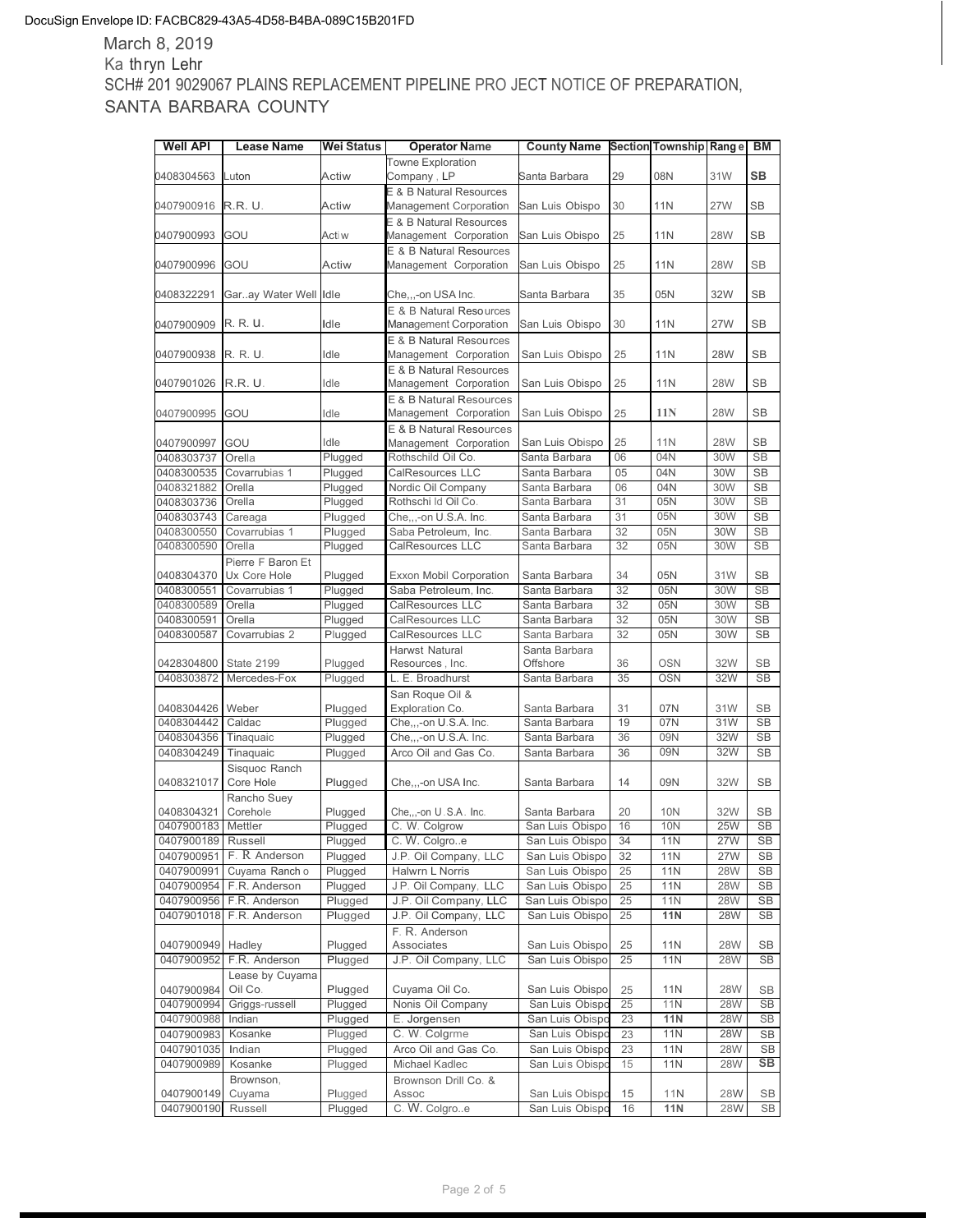March 8, 20l 9 Kathryn Leh r SCH# 2019029067 PLAINS REPLACEMENT PIPELINE PROJECT NOTICE OF PREPARATION, SANTA BARBARA COUNTY

**The Division categorically advises against building over, or in any way impeding access to, oil, gas, or geothermal wells.** Access is c onsid e red the ability for a well se rvici ng unit and associated necessary eq uipme nt to reac h a well from a public stree t or access way, so le ly over the parcel on which the well is loc ated . A well se rvicing unit, and any necessary equipment, should be able to pass unimpeded along and over the route, and shou l d be able to access the well without disturbing th e integrity of su rro un ding infrastructure . Items that can affect well access include, but are not limited to, build ing s, hou sing, p e rm a ne n t equipment, infrastruc ture, fenci ng, hardscape, landsc a p e, tree s, pools, patios, sid ewa lks, roadways, parking lots, waterways or cha nnels, and decking. Impeding access to a well c ou ld resu lt in the need to remove any struc ture or ob sta cl e that prevents or impedes ac cess.

The re are no guarantees a well abandoned in c omp lianc e with current Division req uire ments will not start lea king in the future. It alw ays remains a possibility that any well may start to lea k oil, gas, and/or water after ab a nd onment, no matter how thoroughly the well was plugged and abandoned. Th e Divisio n acknow le dg es wells plugged and abandoned to the most c urrent standards have a lower p rob ab ility of leaking in the future, however there is no guara ntee that such abandonments will not leak.

**The Division advises that all wells iden tified on the development parcel prior to, or during, development activities be tested for liquid and gas leakage.** Surveyed locations should be provided to the Division in Latitude and Longitude, NAO 83 decimal form a t. The Division expects any wells found leaking to be reported to it immediately.

Fai lure to plug and re-abando na w ell may re sult in enforc em ent action, including an order to perform re-ab ando nment well work, pursuan t to PRC§ 3208.l , and 3224.

PRC§ 3208.l gives the Division the authority to order or permit the re-a b a nd onm ent of any well where it has reason to question the integrity of the previous abandonment, or if the well is no t accessible or visible. Resp onsibi lity for re-abandonment costs may be aff ec ted by the choic es made by the local permitting agency, property owner, and/or develop er in c on sid ering the general advice set for th in this le tter. The PRC c on tinues to de fine the person or entity resp onsib le for re-abandonment as:

- l . **The property owner**  If the w ell was plug g ed and abandoned in conformance with Division req uir ements at the time of plugging and ab andonm ent, and in its current c ondition does not pose an immediate danger to life, hea lth, and property, bu t req uire s a dd itional work solely because the owner of the prop erty on which the well is loc ated proposes c onstruct ion on th e property that would prevent or impede access to the well for purposes of remedying a currently perceived future problem, th en the owner of the property on which the well.is loc a ted sha ll obtain all rig hts n ec e ssa ry to re-abandon the well and be responsible for the re-abandonment.
- 2. **The person or entity ca using construction over or near the well**  If the w ell was plugged and abandoned in conformance with Division requirements at the time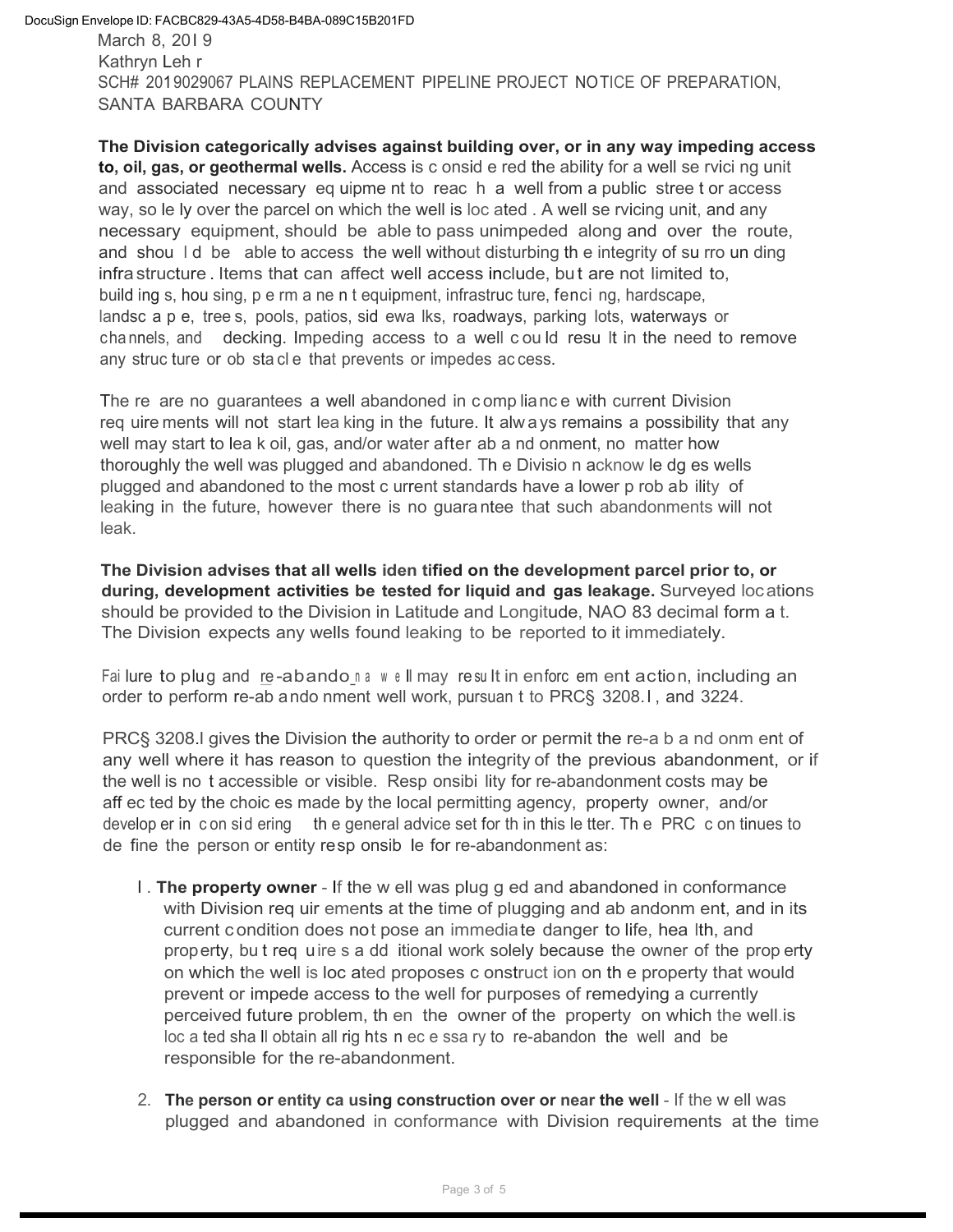of plugging and abandonment, and the property owner, developer, or lo cal agency perm itting the construct ion fa iled either to obtain an opinion from the supervisor or district deputy as to whether the previously abandoned well is re qui red to be re -a ba ndo ned, or to follow the advice of th e supervisor or distric t d ep u ty not to undertake the c onstru c tion, then the person or en tity causing the construction over or near the well shall obtain all rig hts necessary to re -abandon the well and be resp o nsib le for the re-abandonment.

3. **The party or parties responsible for disturbing the integrity of the abandonment** - If the well was plugg e d and abandoned in conformance with Division re q ui rements at the tim e of plugging and abandonment, and after tha t tim e someone other than the operator or an affiliate of the operator disturbed the integrity of the abandonment in the course of develop ing the property, then the party or parties resp o nsibl e for disturbing the integrity of the abandonment shall be responsible for the re-abandonment.

To view PRC § 3208.1 in its e ntire ty, please visit: https[:/lwww.conservation.ca.gov/index/Docu](http://www.conservation.ca.gov/index/Documents/DOGGR-SR-) [ments/DOGGR-SR-](http://www.conservation.ca.gov/index/Documents/DOGGR-SR-)1%20Web%20Copy.pdf

No well work may be performed on any oil, gas, or geo th erma l well without written approval from the Division. Well work re qui ring written approval includ es, but is not li mited to, mitig a ting lea king gas or other fluids from abandoned wells, m od i fic a tions to well casings, and/or any other abandonment or re -a ba nd onment work. The Division also regulates the top of a plugged and abandoned well's minimum and maximum dep th below fin a l grade. CCR§ 1 723.5 sta tes well c asing s shall be cut off at lea st 5 fee t but no more tha n 1 0 feet below grade. If any well nee ds to be lowered or rai se d (i.e. casing cut down or casing riser a d d ed ) to meet this reg ula tion, a permit from the Division is required before work can start.

The Division ma ke s the follow ing add itional rec ommenda tions to the local p ermi tting a g en c y, property owner, and develop er:

- l. To ensure tha t p rese nt and fu tu re property owners are aware of (a) the existenc e of all w e lls located on the property, and ( b ) potentially sig nific a n t issu es associated with any improveme nts near oil or gas wells, the Divisi on recommends that inform a tion regarding th e above identified well[s), and any other pertinent inform a tion obtained after the issua nc e of this letter, be communicated to the appropriate county recorder fo r inclusion in th e title inf ormatio n of the sub jec t -rea l property.
- 2. The Division recommends tha t any soi l c o ntaining hydrocarbons be disp osed of in accordance with loc al, sta te, and federal la ws. Please notify the appropriate auth orities if so il c ontaining significant a mounts of hydrocarbons is discovered during develop ment.